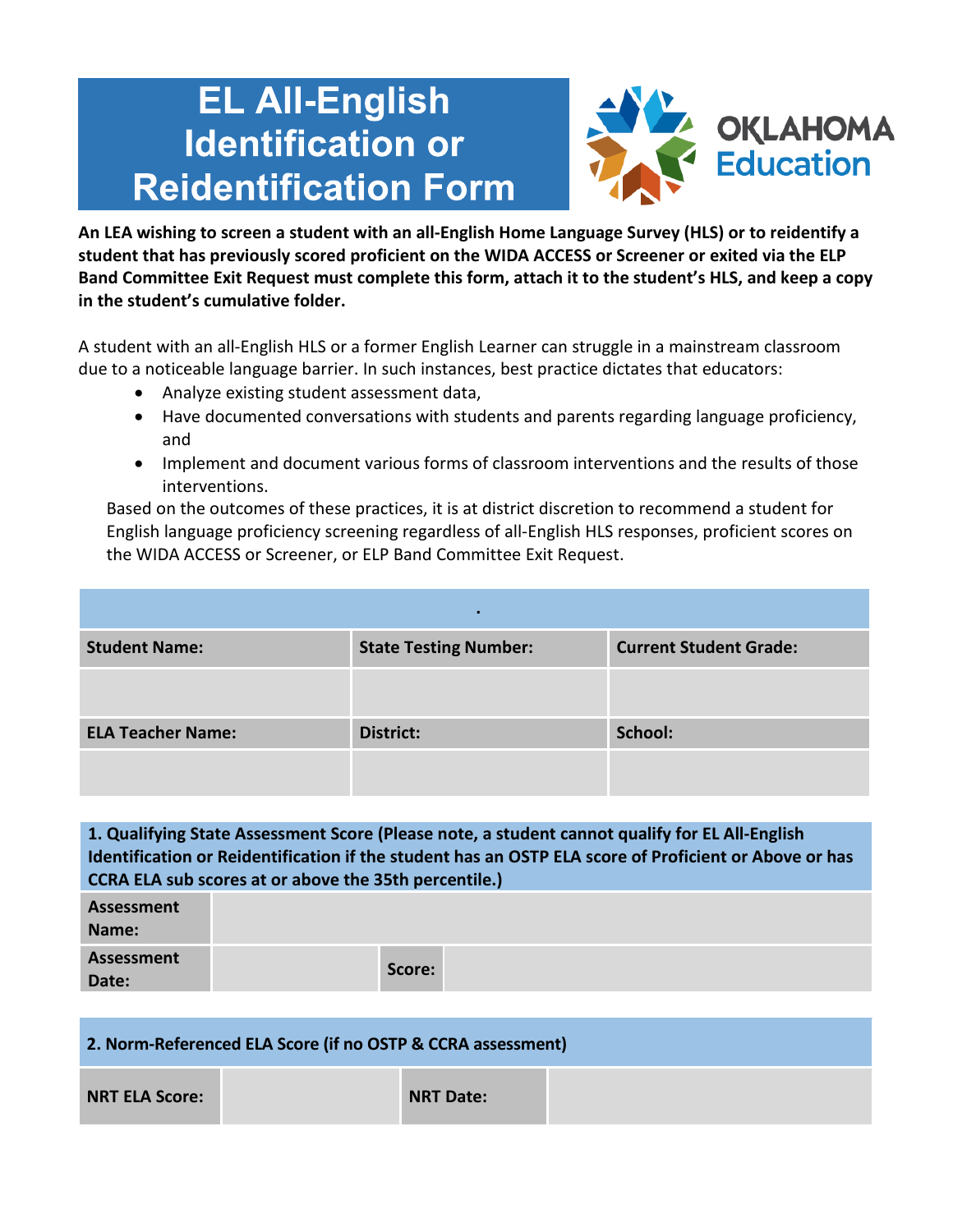| <b>NRT ELA Score:</b> | <b>NRT Date:</b> |  |
|-----------------------|------------------|--|
| <b>NRT ELA Score:</b> | <b>NRT Date:</b> |  |

**3. Student ELA Grades (Spelling, Vocabulary, Reading, Writing, and English) Attach current report card.**

| 4. WIDA ACCESS Composite Scale Score (if applicable)   |  |                            |  |
|--------------------------------------------------------|--|----------------------------|--|
| <b>Assessment</b><br>Name:                             |  |                            |  |
| <b>Assessment</b><br>Date:                             |  | Composite<br>Score:        |  |
| <b>WIDA Screener Score (if applicable)</b>             |  |                            |  |
| <b>Assessment</b><br>Name:                             |  |                            |  |
| <b>Assessment</b><br>Date:                             |  | <b>Composite</b><br>Score: |  |
| <b>ELP Band Committee Exit Request (if applicable)</b> |  |                            |  |
| <b>Date Request</b><br><b>Was Granted:</b>             |  |                            |  |

| <b>5. Parent Conference</b>             |  |       |  |
|-----------------------------------------|--|-------|--|
| Name of<br>Parent/Guardian:             |  | Date: |  |
| <b>Summary of</b><br><b>Conference:</b> |  |       |  |